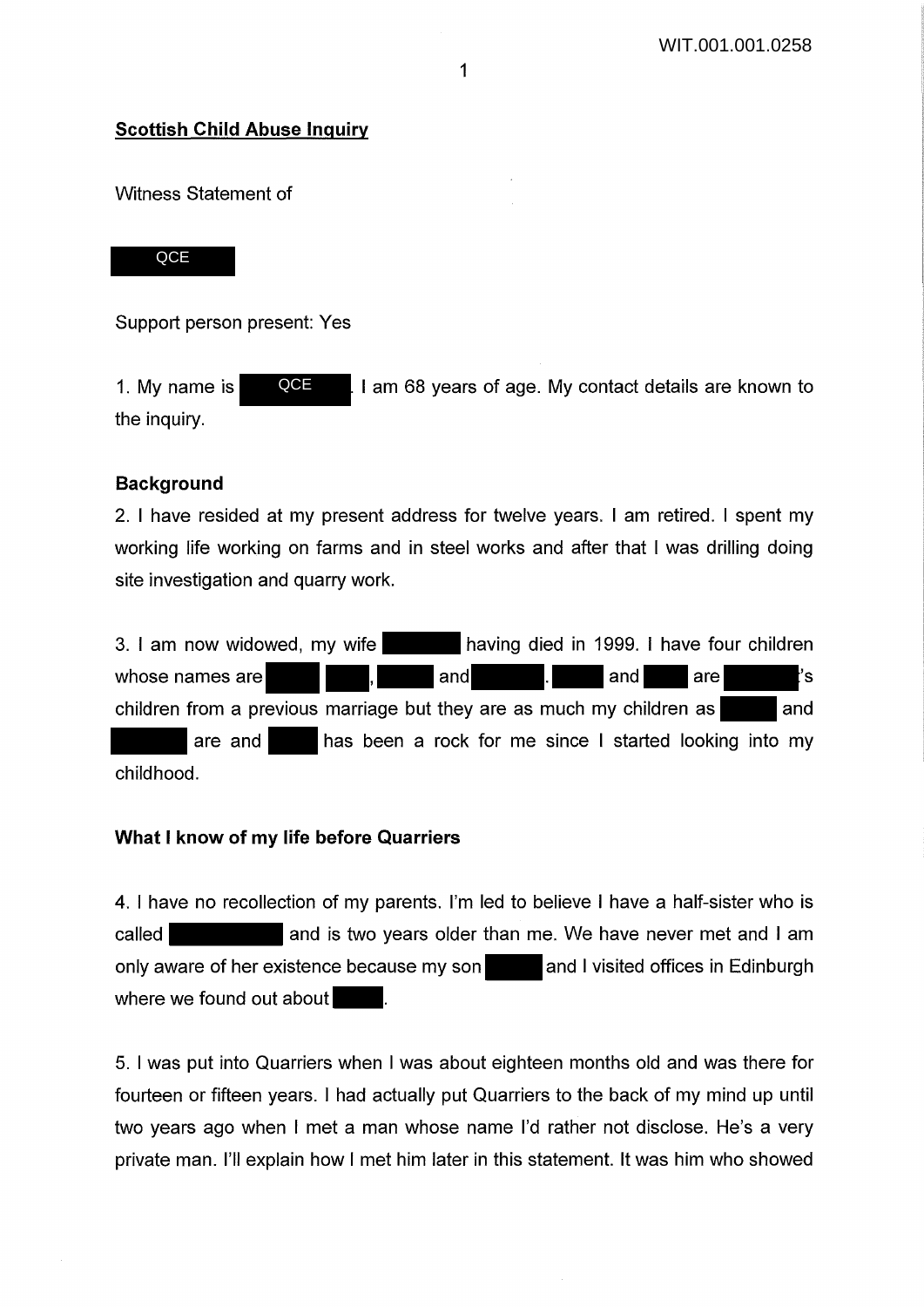me how I could get my records from Quarriers and it was through these that I was able to put together, to a certain degree, the circumstances of me ending up in Quarriers.

6. Those same files explained to me some things about my mother that I simply didn't know. What I found out hurt me really bad. I had always thought about my mother but I also had bad thoughts about her. I thought that maybe she was a down and out but then I would wonder how I could have such thoughts when the reality was that I simply didn't know anything about her.

7. What the files also told me was that my mum was a dippy which is what they called a ticket collector on the buses in the Glasgow area, maybe lbrox or Paisley. It made me really happy to know that my mum had been a working woman. The files suggested that my mum had an affair with a bus driver and that I was a result of that affair. Apparently I wasn't a well-child, I had a gastric problem and was in hospital, and my mum struggled to cope with work and a sick child. Things were hard in those days and it would seem that I got put into Quarriers to try and help my mum. Apparently I was only supposed to be in Quarriers for a few days respite but things just snowballed.

8. It's through these files that I now know she didn't simply abandon me but tried to get to see me, writing letters to Quarriers to get to spend time with me but they just refused her access to me. The letters she wrote have shown me that my mother was quite a caring woman.

9. That's something that really hurts me. Quarriers not only robbed me of my childhood, they robbed me of my family. I can never forgive that.

10. The files actually gave me the name of my father, the man my mother had an affair with, but I'm not interested in him. I'm only interested in my mother

#### **Life in Quarriers**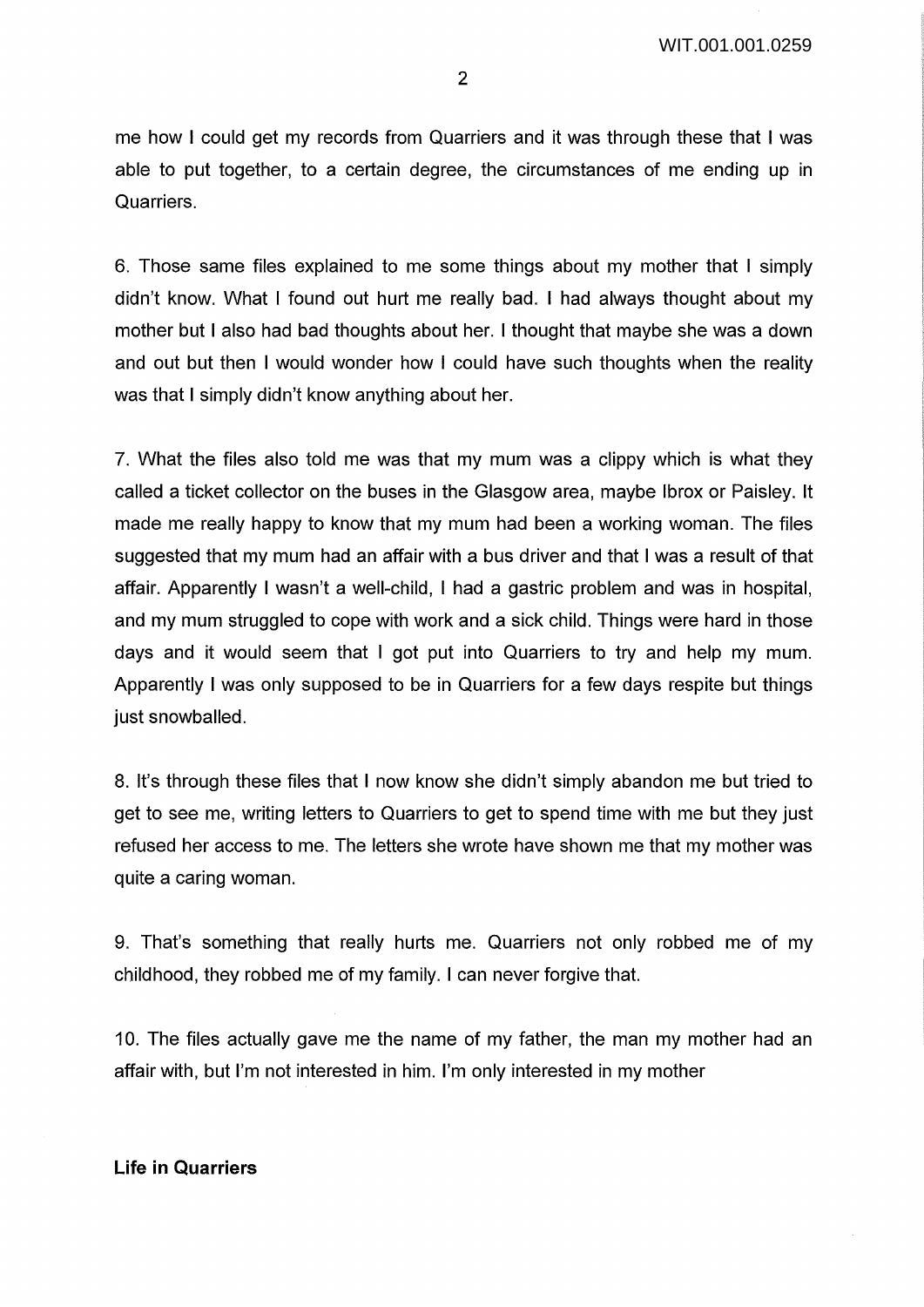11. Quarriers is made up of a number of buildings which were called cottages though in reality each of them was like a small mansion. There was also a church, a nursery, a school, a laundry, a hospital and other buildings.

12. There were a total of 43 cottages. I recall being in cottages 2, 22 and 43. I've since learned that I was in two or three of the other cottages but I have no recollection of this.

13. Each cottage had between sixteen and twenty-one kids and were run, usually, by two house parents who were either man and wife or two women. We would always refer to them as "house mother" or "house father", never by their first names, and us kids were always referred to by our surname. There were two or three superintendents above the house parents. One man was called Dr Davidson and another was a Mr Munro. I don't think they knew much about what was going on in the cottages as it would only have been the house parents that they spoke to and as they never spoke to us. It was the house parents who had total power within the cottages and I don't think that anyone outside really knew what went on inside them. The cottages I was in were always all boys though I know there were some that had both boys and girls in them.

## **Routine**

### Mornings

14. I think they got us up in the morning with one of the house parents coming into the dormitory telling us to get up. There is also something in my memory about a bell but I'm not sure about that. Everything was timed and you had to get up and get washed, brush your hair and get dressed. We would be inspected every morning by the house parents and, for example, if your ears were still dirty you would be punished with a slap to the head or the back of the legs.

## Food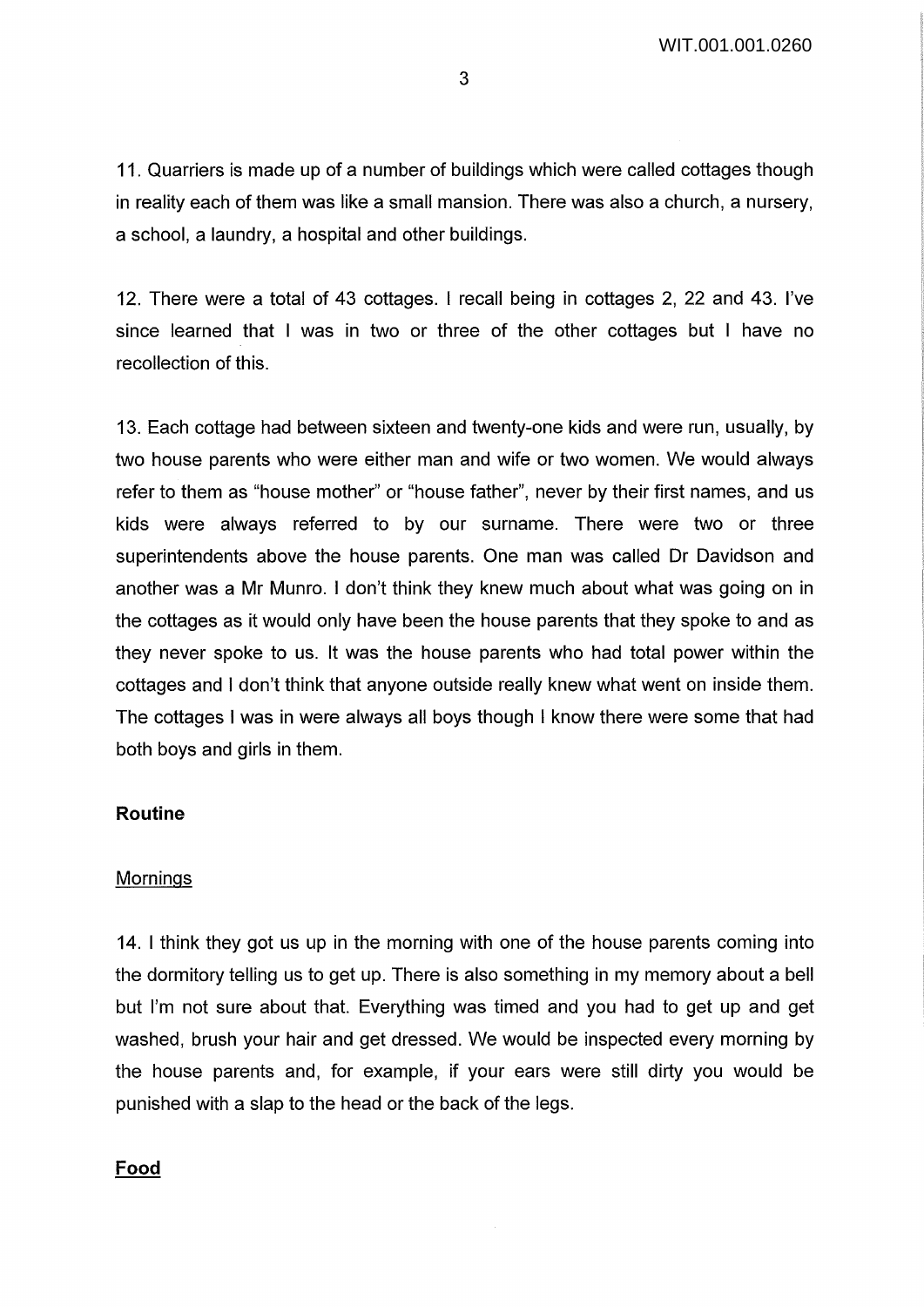WIT.001.001.0261

15. The food was poor, always plain and would be taken in the kitchen. The kitchen was massive and we all ate in there together around a big table. It was always the same, just plain and never anything spicy. I don't think the house parents ate the same food as us and they sat at a separate table at the head of the room watching us. The only thing I recall for breakfast was porridge which I had to make every morning. After breakfast it would be school, back to the cottage for lunch, school again in the afternoon and back to the cottage for supper which was sometimes soup and bread then pudding. This was followed by evening activities. The weekends were no different food wise, I just know that you were forced to eat everything that you were given.

#### Night time

16. I think bedtime was about 9pm or 9:30pm with an extra half hour at the weekend. There were two dorms in cottages 2 and 43 with about twelve to fourteen in each dorm. The house parents had a separate room. We usually got a bath before bedtime. Cleanliness was a big thing in the home though I can't recall if we all got fresh water for our baths or if we all used the same water. We were checked for cleanliness after the bath.

#### **School**

17. School was very strict. The classes were divided into ages and we had a teacher for each class. I think there was between twelve and fifteen in each class. Although there were kids from different cottages in the class you didn't really get a chance to talk to them. I wasn't a good scholar and I was for ever getting belted for not being able to do this or that in my lessons. There may have been some homework given but certainly we were never taught any life skills to help us when we left.

18. I recall we wore shorts and would have a good outfit for church on Sunday.

## **Religion**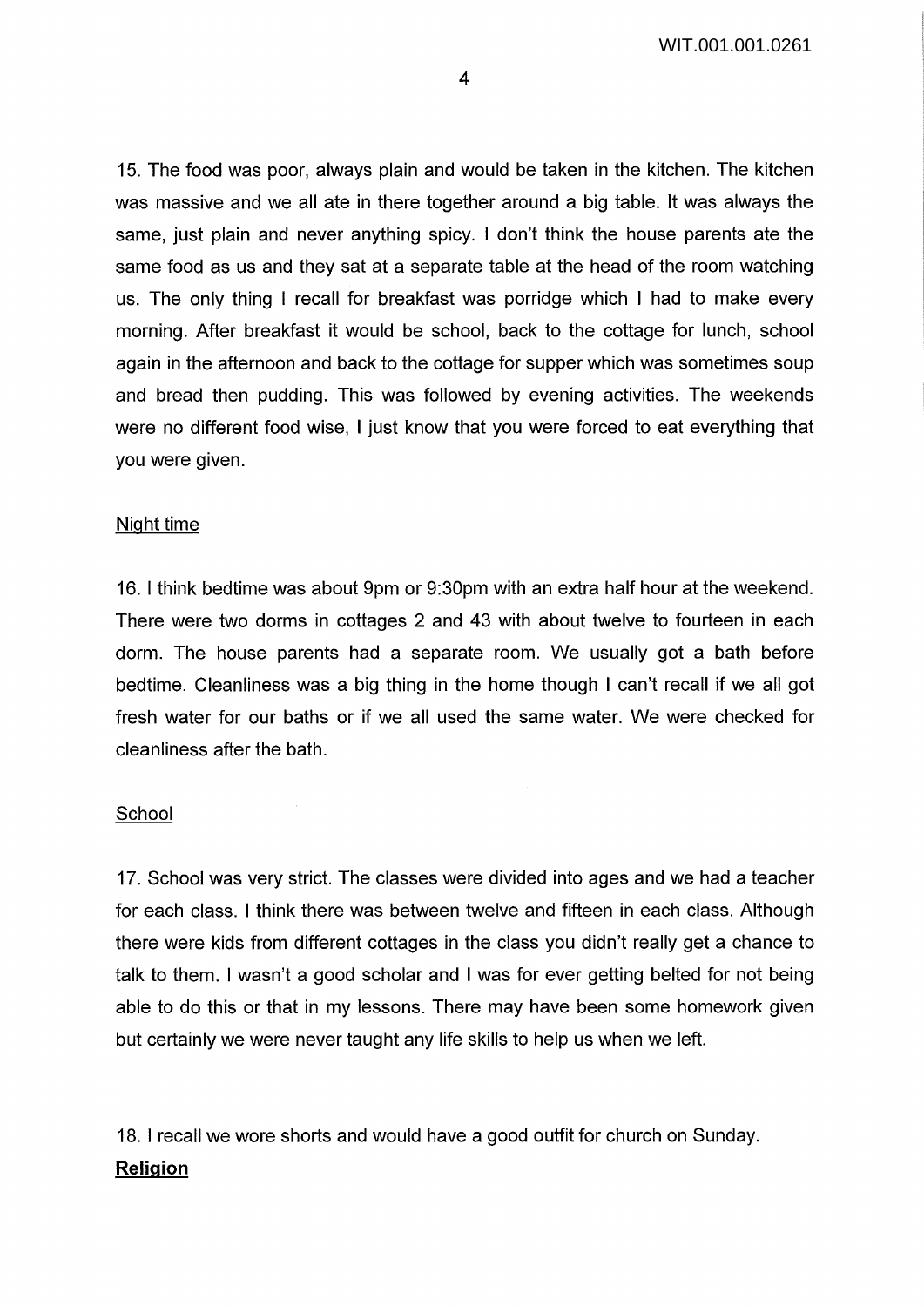19. On a Sunday we would have to go twice to the church in the village. Morning service was at 11.am and then again for evening service at 7.pm. In between services we would have to take our Sunday walk in the countryside whereby we would walk in two files and with no talking allowed in line. If we talked we would be whacked across the head. It was so regimented. I think there was a Sunday school element to it as well.

20. We also had to say grace before every meal. Religious instruction was part of life at Quarriers.

21. We had to be able to recite verses from the bible and were told to read the bible all the time. We were told to know every verse and would be asked to recite verses at random. If we were unable to recite a verse then we would be punished for it in ways I will describe later. As a result we would always be trying to learn it. This happened both at the school and in the cottage.

22. There was a large flower bed at the bottom of the massive lawn in front of the church. The flowere bed had flowers planted that spelt out the words "Have faith in God". I don't know how they could call themselves religious given what they did to us. How dare they have something like that.

## Work in the home

23. A lot of my time in Quarriers was spent working and doing chores.

24. The chores that I remember having to do were cleaning and polishing the grate in the kitchen; scrubbing the pots, cleaning the kitchen and out shed; and polishing the shoes. I had to polish the shoes of all the other boys and the house parents Mr & Mrs QBA/QB The polishing had to be done to the highest standard to the extent that you could see your own reflection almost. They would always inspect it afterwards and often just muck up what I had just done and tell me to do it all over again for no reason and tell me that I was useless. B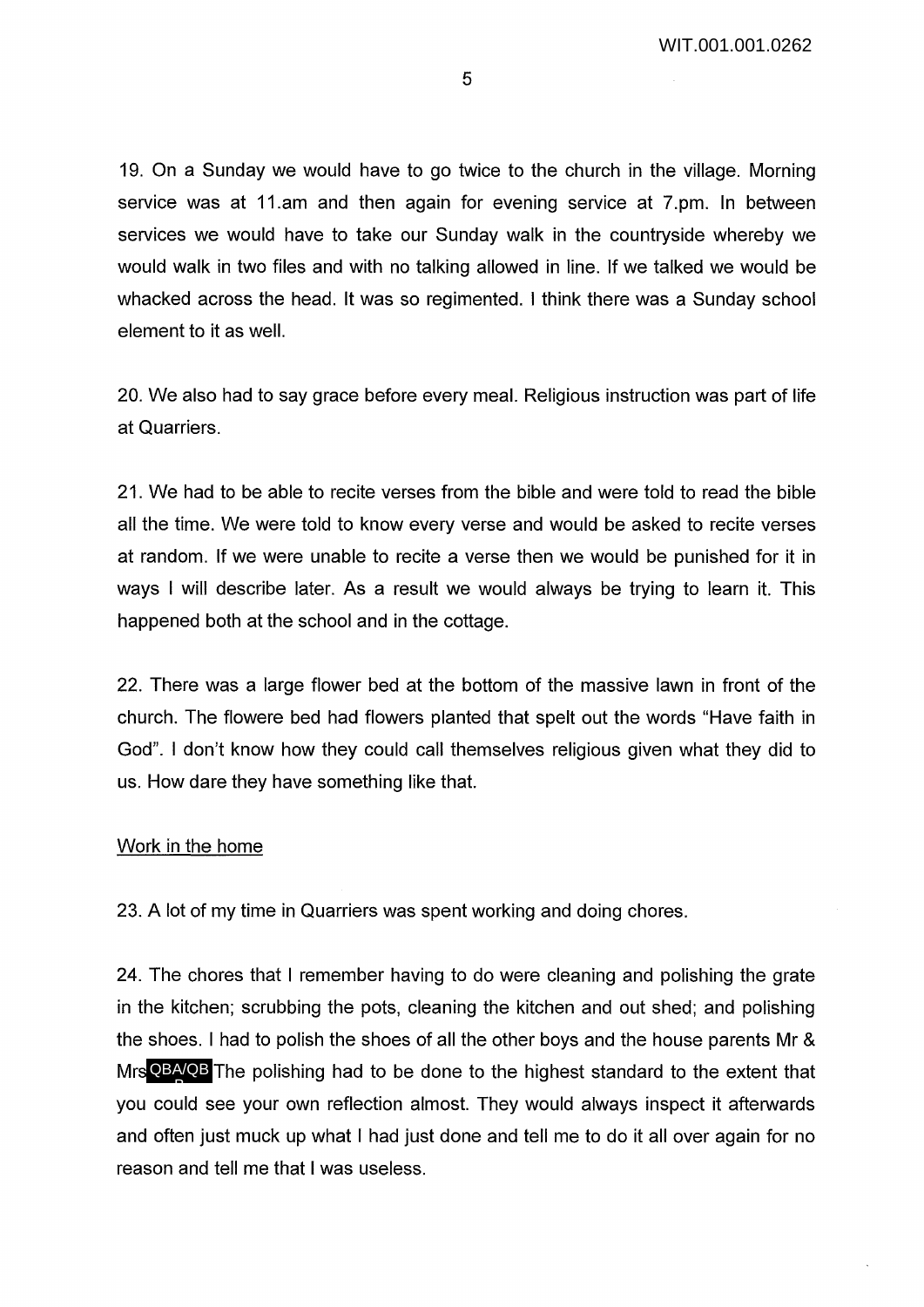25. They'd also use it as an excuse to punish you again in the ways I have described.

26. When cleaning the grate I had to use emery paper until you could see your face in it. If they saw even a trace of dirt you got battered and told to do it again. There was a play area at the front where the clothes would be hung up. The ground was concrete and I used to have to scrub that with the big bars of soap.

27. Another one of the jobs I had to do in cottage 43 was make the huge pots of porridge for the other boys at breakfast and that too would be tested by the house parents for its consistency.

### Leisure

28. There was a big play area at the school and a big park behind the church which we could use for playing mainly at the weekend but you spent more time doing chores than playing. Everything was timed and if you were late you were punished.

29. I don't recall a TV but there was a big playroom area on the ground floor to the front of the cottage but you had to play quietly. I remember we got comics like the Beano and the Hotspur. There were various comic books that were in the playroom. We didn't have much in the way of toys though I remember particularly enjoying playing with a spinning top. There were no soft toys like teddys or things like that. Sometimes we got to play in the courtyard where all the coats and shoes were kept, if it was raining we were allowed in there.

30. There were no organised games or sports, we had to invent our own play although we did play football at school.

31. We never got to the cinema or out to the shops. We had a tuck shop, I used to love Penny Caramels and Gobstoppers and we were allowed some small pocket money which is a sort of a happy memory I suppose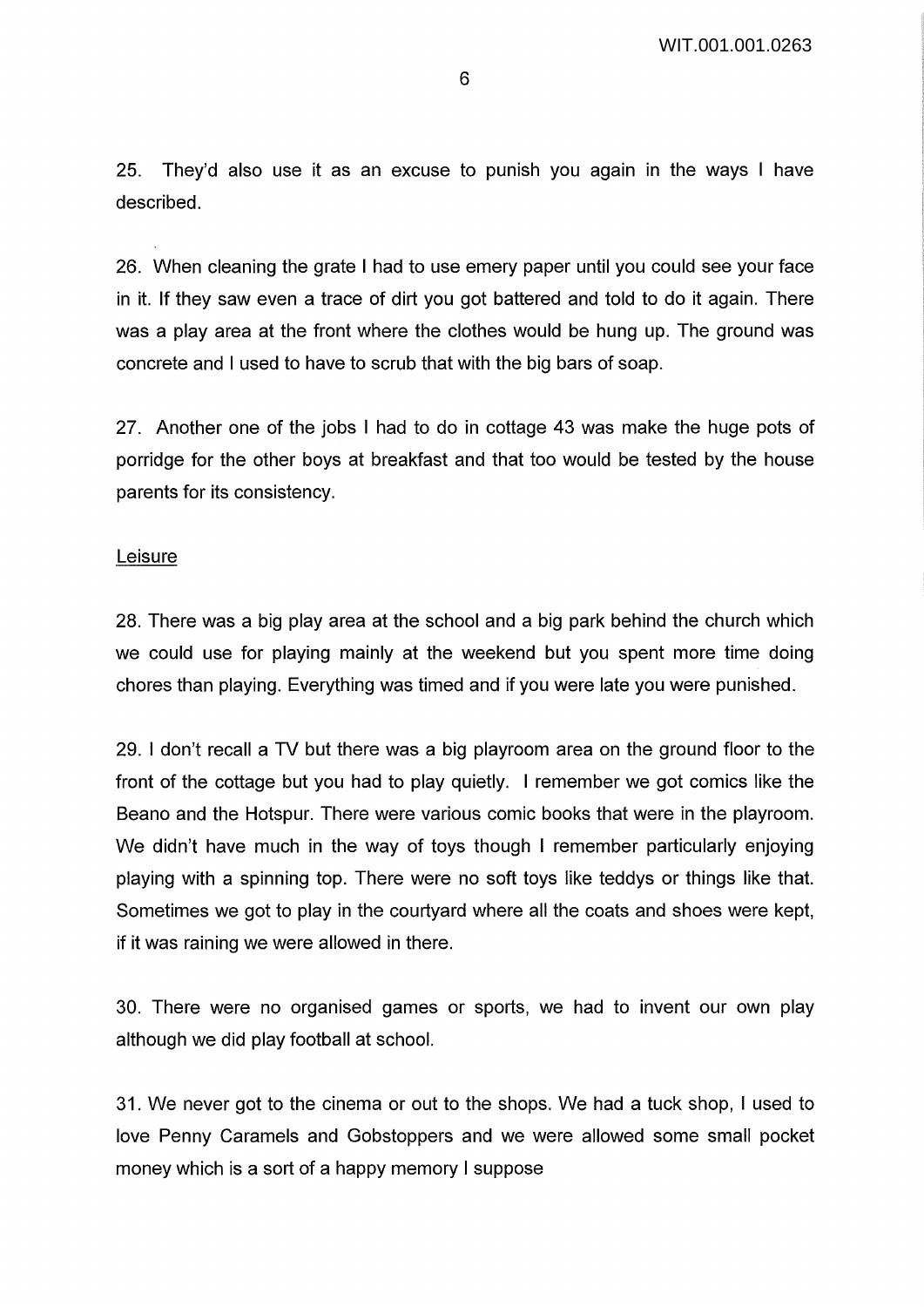# Trips & Holidays.

32. Every year we went to a Boy's Brigade camp which is another sort of happy memory although I have no idea where it was just that there was a massive marquee in a field somewhere. It was very strict because it was run by Quarriers but I recall it being a nice time and us all playing rounders.

33. Also, once a year the taxi drivers took us to Saltcoats which was a brilliant day and happy memory. We were given sweets and fruit. It was every July.

## **Healthcare**

34. I don't recall there being a nurse or regular health checks.

35. There was a separate hospital in the village and I remember being in there once for a period of time for tests in relation to my bedwetting. Tests were done on me and I remember a bell would go off if I wet the bed. I don't recall receiving any medication though. They were pretty decent to me in the hospital.

36. I think that we did get dental checks at the school.

### Christmases and Birthdays

37. I don't think that my birthday was ever marked or celebrated in Quarriers or at least I certainly don't remember ever receiving even a card or birthday cake.

38. At Christmas time we did get excited as there was a massive Christmas tree and we did get some presents. I think they were things that had been donated in to Quarriers. There must have been some sort of Christmas dinner as I remember enjoying eating dumpling for pudding. However, for the most part Christmas was just another day for me.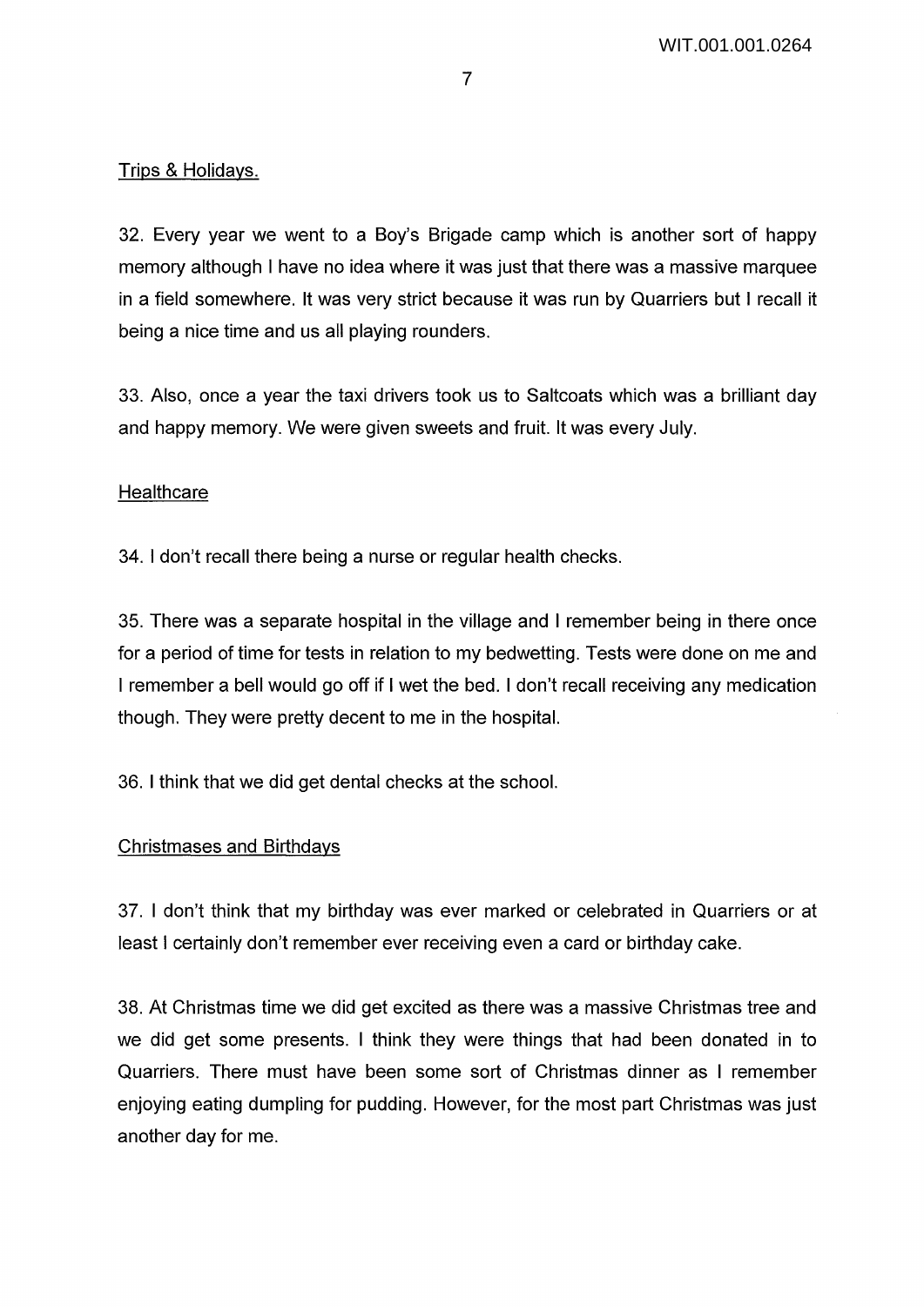#### Visitors

39. There was a visitors day once a month.

40. I never had any visitors except for a period of maybe two years in cottage 43 when I was visited by these two women who I was introduced to. I was told to call them Aunt Mavis and Aunt Margaret I think. They were not related to me as far as I know and I don't know who they were. They were maybe just two women who enjoyed visiting children and taking them out. They would come with sweets and I think they were allowed to take me out for a day or something. I have a slight memory of a visit to a house in Paisley and thinking it was nice from the outside but strangely I have no recollection of it from the inside. They would also take me to a park. They were so nice to me and they clearly thought Quarriers was a lovely place for me to be but you just couldn't tell anyone what it was really like. I never had any visitors beyond these two women.

41. I have now learned from my Quarriers file that for about a year after I was placed in Quarriers at eighteen months of age that my mother wrote letters to Quarriers asking if she could come and take me out sometimes on visits to meet my cousins and aunts and uncles. Her requests were, however, always tersely denied by Quarriers. I sometimes now wonder if my mother was duped into signing something when I was placed there or signed something that she did not really understand. The letters seemed to stop after about a year until there was another one from Quarriers when I was maybe about fifteen years old suggesting that I had been abandoned there.

42. There were no visits to Quarriers from any inspectors or anyone official outside. There were no inspections of Quarriers that I know of and I never had or saw a social worker. Your life was run solely by your house parents. I just thought that the Quarriers way was normal and only realised that it was not when I went to work on the farm at Drongan with Mr

#### **Abuse**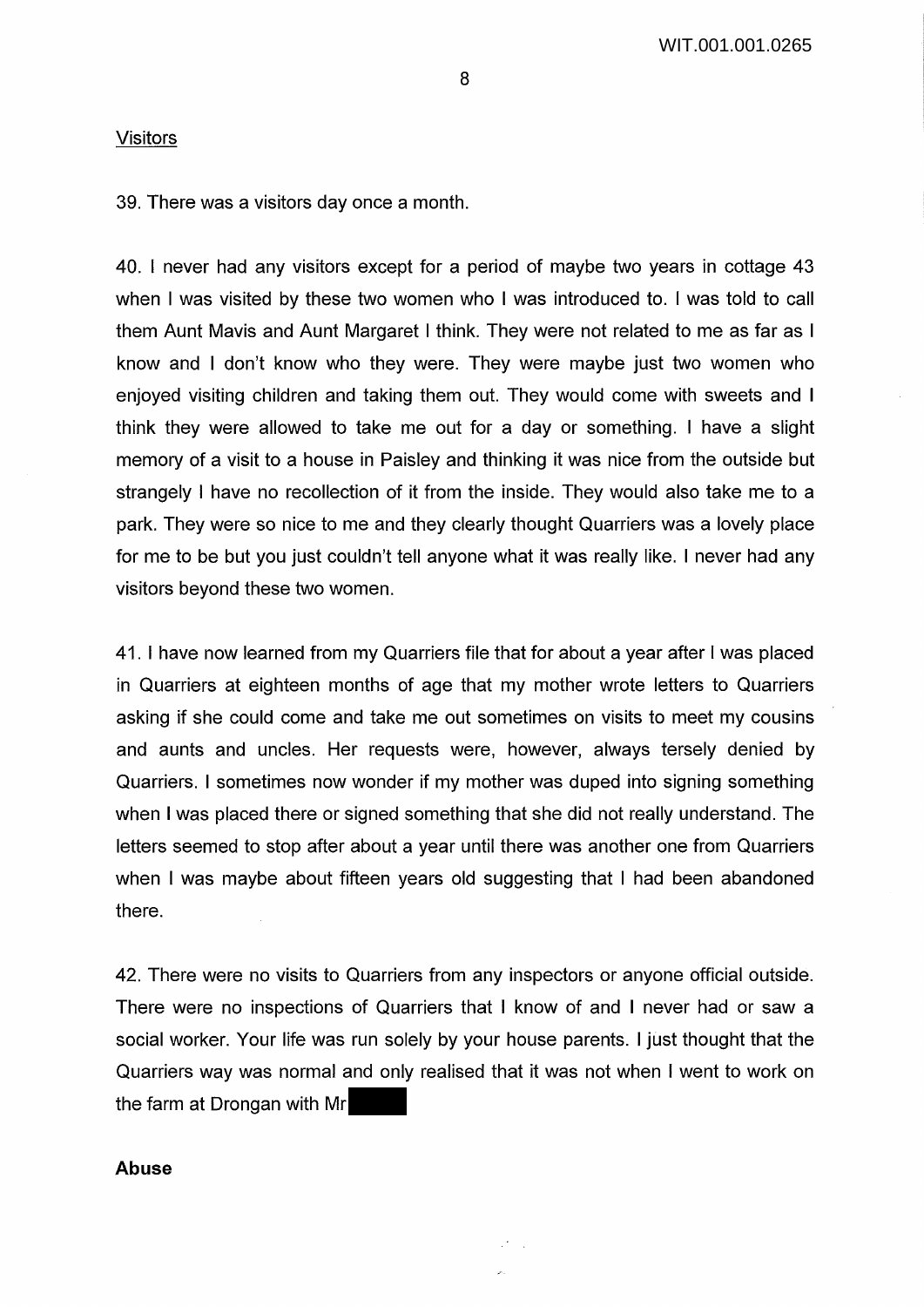43. I was in a nursery before I went into the first cottage that I remember, which was cottage 2. Obviously I don't remember anything of my time in the nursery and I don't remember how old I was when I first went into cottage 2. It was run by two sisters called **QBE** I think, I can't be positive about their name and all I remember is the dreadful way we were treated. They were amongst the nastiest people I have ever met. There was no love for children from them.

44. In that cottage you would be punished for any wee thing, even just talking out of turn, and it happened every day. I was slapped around the head, the arms, the legs, everywhere. They knew how to hurt you. It was constant, every day in life.

45. If you looked them in the eye then you got slapped for being disrespectful. You had to speak to them with your eyes looking downwards

46. They simply didn't speak nicely to you. There was no love. The mental and physical abuse was constant. In my opinion they thrived on the torture they handed out to us.

47. Another punishment was to be locked in a cupboard. There would be no light and you would maybe be in there for two hours at a time.

48. You would never show weakness by crying as that would just lead to more beatings.

49. The food was also poor, very plain. If you didn't finish your meal it was held over to the next meal so you eventually did eat it. It was awful, especially when we got tripe. I hated that. Sometimes the food was so bad you would vomit on to your plate. When that happened they still made you eat the food, vomit and all. Can you believe that? Can you imagine anybody could do that to a child?

50. School was also very strict and the use of the belt was common place, again, for any daft wee thing. Although you were in class with kids from other cottages, you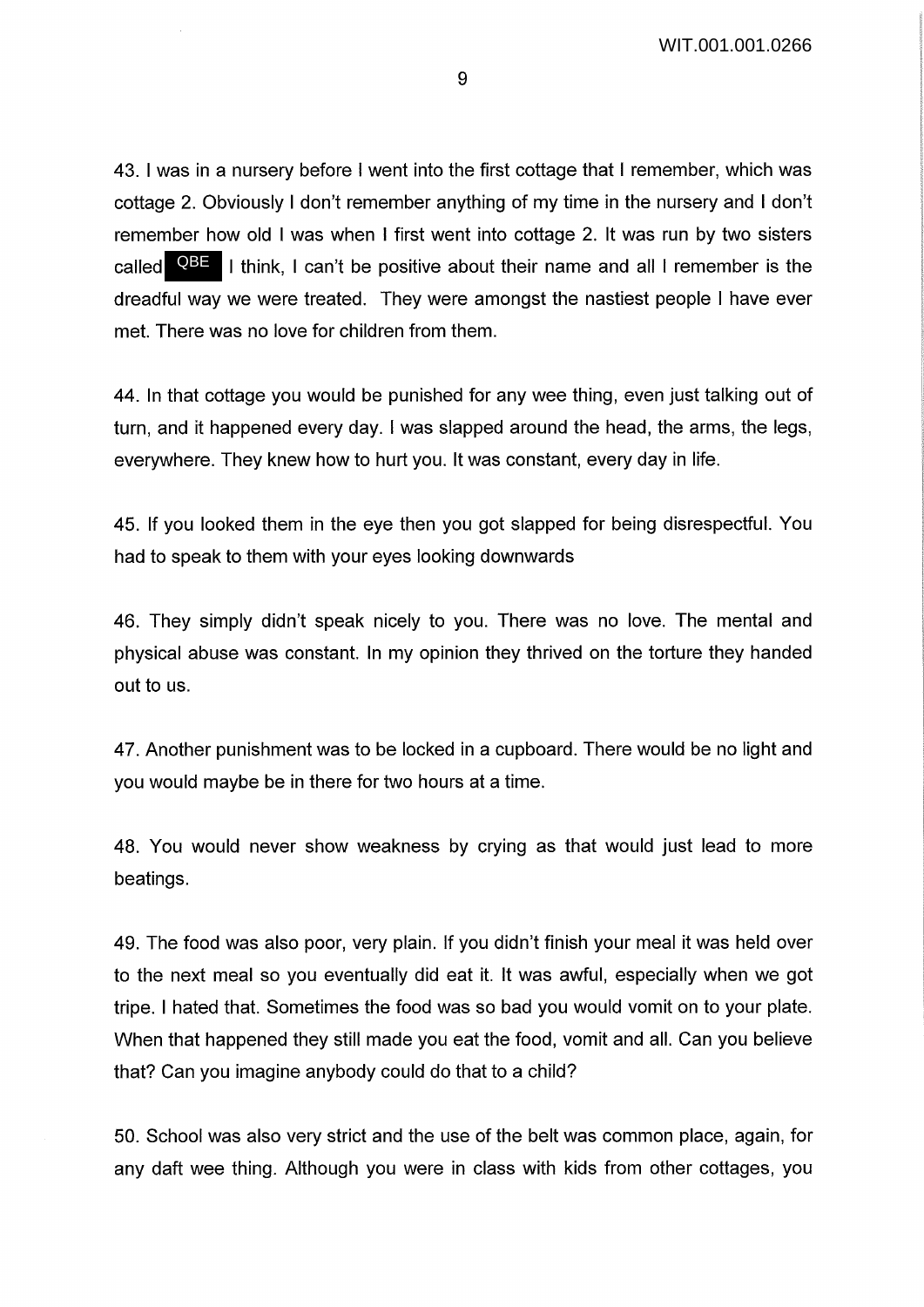weren't allowed to mix with them and certainly you wouldn't speak about the abuse you would get in your particular cottage. If you did you knew you would get battered. It was usually the belt on the hand you received.

51. From cottage 2 I went to cottage 22. I don't recall what age I was when I went there but I know I wasn't there for long. All I remember about cottage 22 was that it was run by a single house parent, a man and that my time there was a lovely experience. The man there was brilliant to me and never hit me. I was there maybe nine months or a year and all I remember is good experiences.

52. After that I went to cottage 43 where I stayed till I left the home. It was run by Mr and Mrs QBA/Q and they were awful people. I was maybe about nine or ten when I went there. QBA/QBB were really nasty. BB

53. As with cottage 2 the food in cottage 43 was also poor. Again, if you didn't finish your meal it was held over to the next meal so you eventually did eat it. And like I said earlier, if you were sick on your dinner you had to eat that as well.

54. Sometimes we would try and hide some of the food in our pocket to dispose of it later but if you got caught that was another battering.

55. QBA/QBB used to use a belt on us and would hit us on the hands, backside and the bare legs as we wore shorts. It was given if you spoke out of turn or if you did something they thought was wrong regardless of how trivial it was. They just seemed to enjoy inflicting pain on you. They also had a big stick that they used to beat us with.

56. I think QBA/QBB were in their forties and I think they must both be dead now. They would punish you for no reason and if they thought you had not done your work to a high enough standard. For example with the grate cleaning, if they saw even a trace of dirt you got battered and told to do it all over again. Or if the shoes were not highly polished enough they would muck up what I had done and tell me to do it over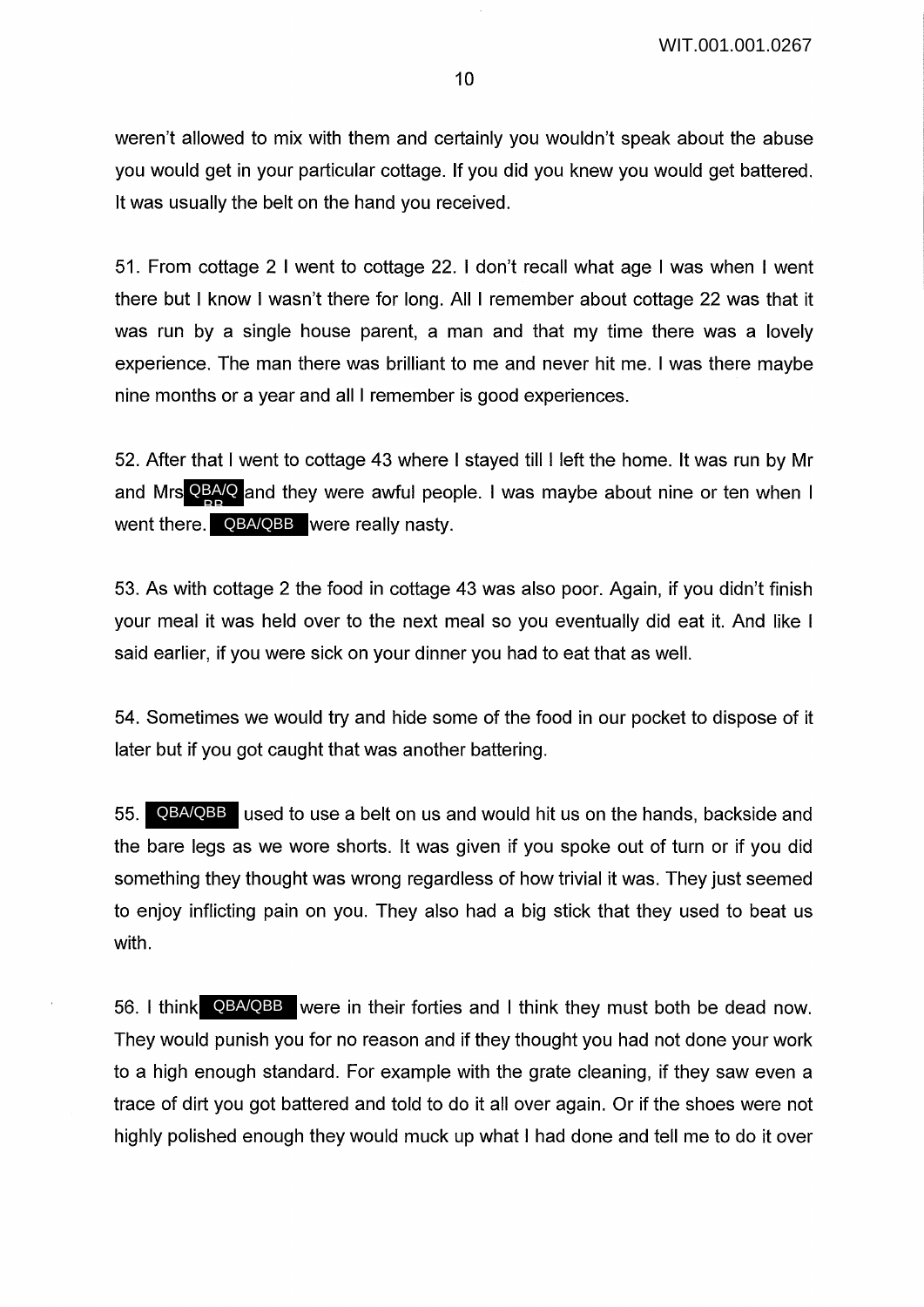again and tell me that I was useless. They would also use these things as an excuse to physically punish me again.

57. Another example is the concrete play area that I told you that I had to scrub on my knees. There was no mat to rest my knees on and sometimes, when I finished, they would throw a bucket of water over it and tell me to do it again. They would tell me I was useless, no use to society, a waster. It was awful but that was my life there every day.

58. I used to think I was doing my chores properly but it just seemed that every time I did them I would get punished. I used to feel like screaming at them. I couldn't understand why I was getting punished for doing as I was asked. It was so frustrating. It wasn't just me who got this. That was how all the kids were treated.

59. I said earlier that we used to get visitors once a month. I remember one incident involving a boy called whose name is the only one I remember from the home. We were all in the playroom looking out the window for people visiting and we saw this man come to the door. We were asking each other who knew him but nobody did. We eavesdropped at the door and heard the man say "I'm here for was astonished.

60. The next thing was that Mrs QBB came into the room and said " The come through to the living room". Then we heard screaming "No. No. You're not taking me. I'm not going" It turned out the man was his father and had come to get him because **had become of age.** 

61. When was screaming he was just showing his emotions. Well, he got battered for that. Absolutely leathered with the belt. And all he had done was to show his emotions.

#### Running away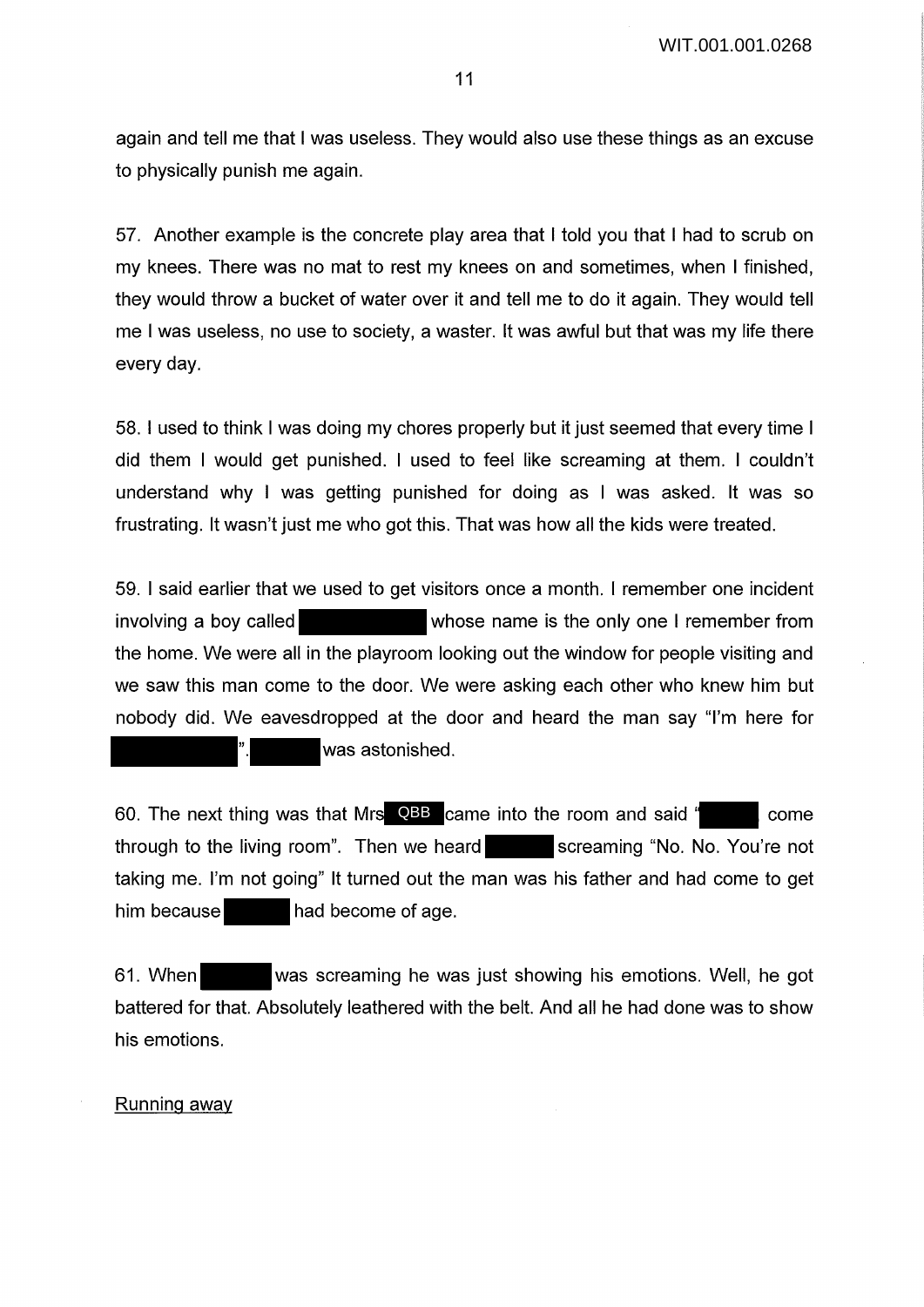62. Three times I tried to run away from Quarriers. I always knew that I would be caught and they always seemed to know where to look to find me. I never got any further than the main road. On being taken back to cottage 43 the consequences were serious in terms of punishment. I was hammered to a pulp and locked in a cupboard.

63. As I've said, this was my life in Quarriers. Constant abuse every day. I didn't know life could be any different.

### **Life after Quarriers**

64. I went to work on a farm when I was about sixteen. It was called Farm in Mauchline. It was a dairy farm. This was my first job and was basically me in the process of leaving Quarriers. I think I was there for about a year.

and he was an alcoholic. I was still under Quarrier's care which I was until I turned twenty-one. He was a vicious man. I know that these days a person such as Farmer  $\left\vert \mathbb{Q} \mathsf{CK} \right\vert$  would be vetted before taking in a lad like I was then. There was no vetting in those days and Quarriers simply put me out to the care of that man without any checks or supervision. 65. The farmer's name was QCK

66. The first night I was there I just lay in my room and cried. I had never been out of the home before and didn't know how to handle it.  $\blacksquare$   $\blacksquare$   $\blacksquare$   $\blacksquare$  s attitude to me was to shout up at me telling me to stop crying. QCK

67. There was one incident in particular that summed up his treatment of me. The cows were kept in a byre and one of my jobs was to clean it out. One day he went off to the pub as usual and I spent the whole day cleaning the byre, scraping the walls with a wire brush. It was hard work but I was pleased with how clean I got it. There was a tractor man named **a** a really nice man, who was there when the farmer came back from the pub. I had been using a power hose to clean of the residue from the walls and just as he arrived back I caused a bit of dirt to spray on to the wall.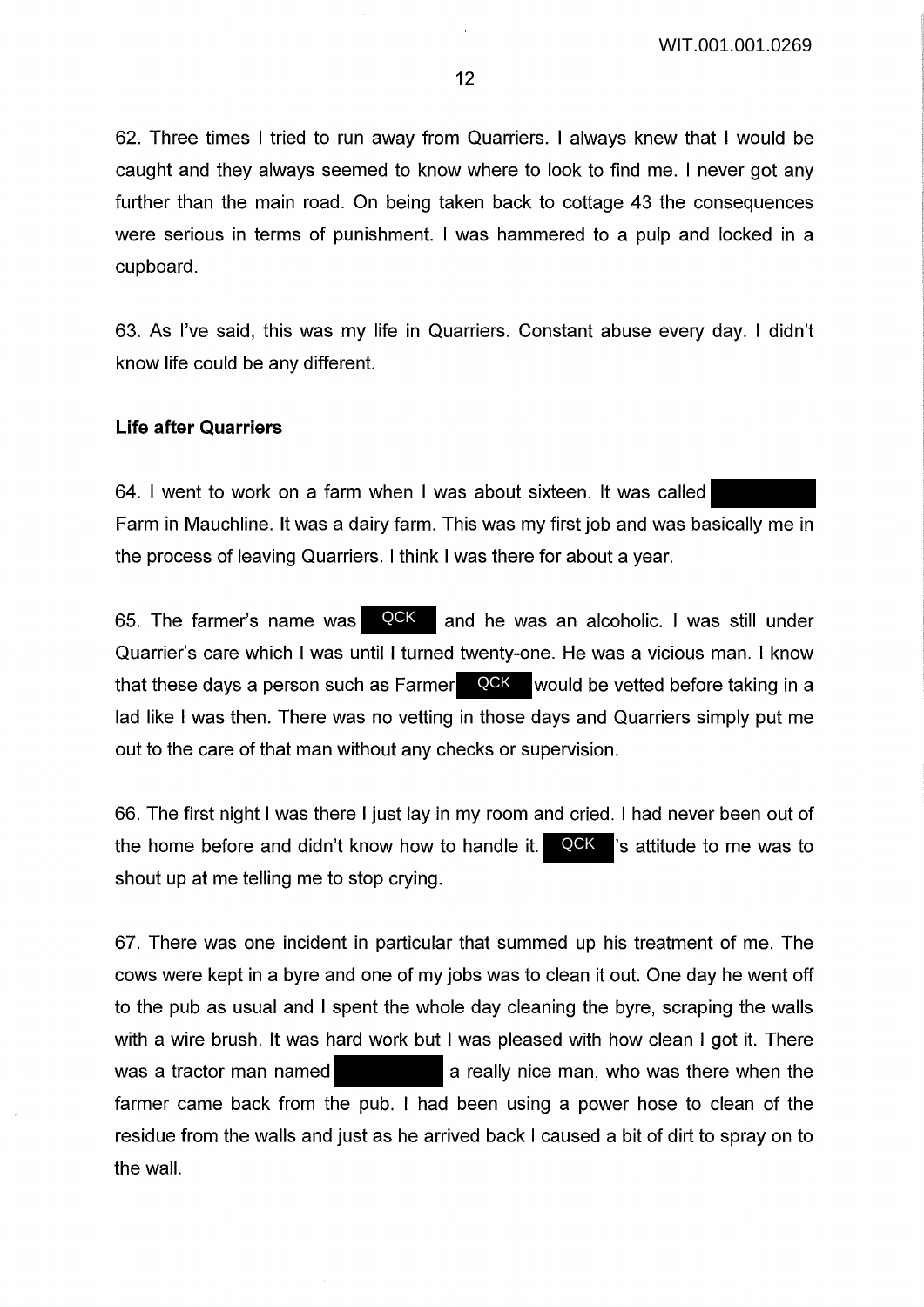68. Well, it was suddenly like being back at Quarriers. I had done what I thought was a great job only to get punished. **QCK** grabbed the power hose, called me useless and turned the hose on me. I just stood there shaking like a leaf as he soaked me with the hose from head to foot.

69. I don't think he would have stopped if it hadn't been for the tractor man grabbing him, putting him up against the wall and saying "You touch that lad once more and I'll bloody kill you"

70. **then spoke to me and said " QCE** you get yourself back to Quarriers home. You're no working here anymore. Not with the abuse that you've been taking".

71. So I went back to Quarriers for a few weeks though I can't remember which cottage I went into.

72. That's another thing my files showed me. I had digs in that farm and was supposed to be getting paid but the files showed that either I didn't get paid or, when I was paid, I was short changed. This means that the authorities knew he was under paying me but didn't chase him up about it despite the fact I was still under their protection.

73. After a short while, maybe a couple of months, Quarriers put me in to another farm in Drongden in Ayrshire and that's where my life changed around. The farmer's name was and he was so good and nice to me. There's a glowing report in my files that he wrote about me and, while he did say I was a wee bit backward, he said that I was learning all the time.

74. I liked it there but unfortunately Mr was moving on so I had to return to Quarriers after about a year for a few more weeks. Thereafter I was sent to a farm in the Black Isle where I lived with Mr and Mrs  $\Box$  and their son and daughter. I never took to the wife because she was a secret drinker and reminded me too much of Farmer QCK L. However, her husband was such a nice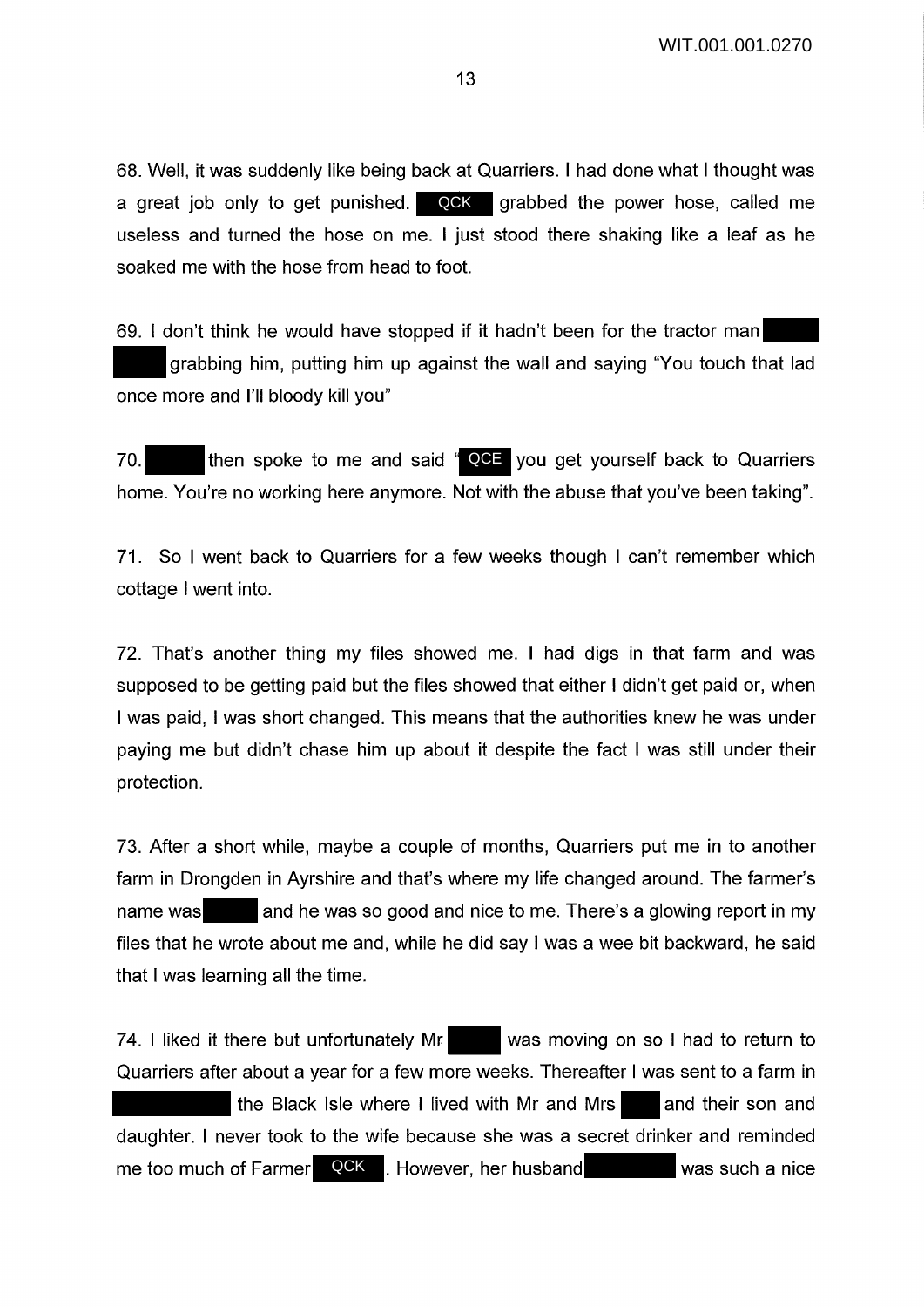man and was very good to me. He wanted to teach me his business but unfortunately he died suddenly of a massive heart attack. I would be about twenty by this time.

75. When I left Quarriers to go to it was to be the last time I would be at Quarriers. I just remember as I walked away I turned, looked at the place and said to myself "You're not going to get me ya arseholes, ya bastards". Those were the words I used because to me that's what they were. They were the scum of the earth.

76. From things I have read and from talking to others I am aware that sexual abuse also took place at Quarriers. I saw nothing of that and at no time was I sexually assaulted.

### **Bedwetting**

77. I was a serious bed wetter and, in cottage 2, what they did to me was horrific. When it happened I would be forced to stand naked in a bath of freezing cold water or forced to stand naked in a cold corridor all night. Sometimes you would be forced to stand naked in the corridor straight after the freezing bath and you wouldn't even be allowed to dry yourself. It was dreadful.

78. I was too young to remember if I went to tell them I had wet the bed or if they just saw that I had wet the bed. All I remember is the punishment I got for it which, like I said, was horrific.

79. In cottage 43 my bedwetting got worse and while they didn't put me in a cold bath or corridor or hit me for it, I do remember that four or five times a week I would have to walk all the way to the laundry with my wet bed sheets. This was very embarrassing as it meant everybody knew about my problem. This was their way of making me look a fool in front of everybody. At the weekend there was no laundry open so if I wet the bed at that time then I would have to wash my own sheet and hang it out on the line. Very often it would not be dry when I would have to bring it back in so I would end up having to lie on a damp sheet.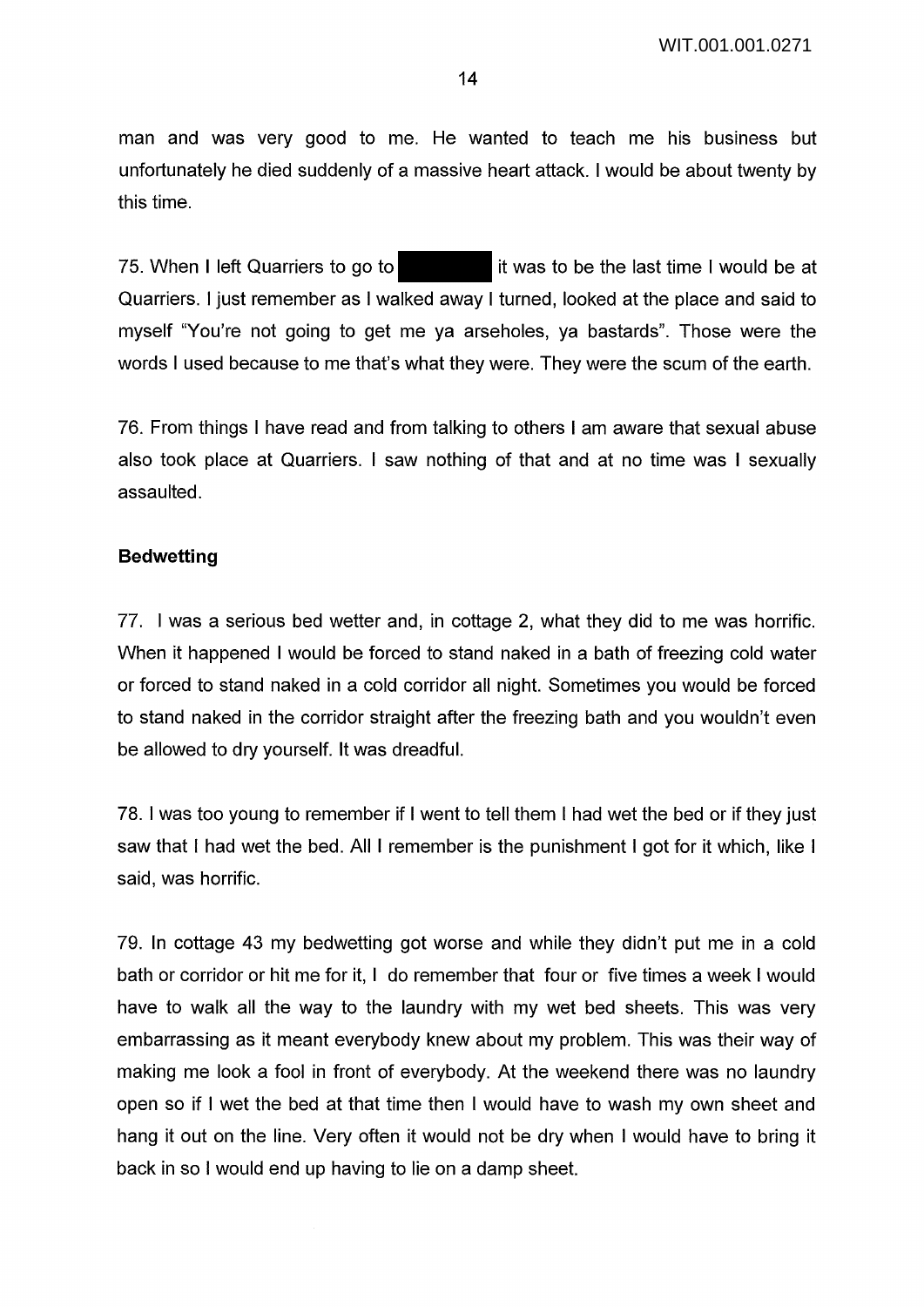## **Impact**

80. When I left Quarriers I made up my mind to put the whole experience out of my mind and never spoke about it. I had very strong will power to that and simply decided to work hard all my life and just not think about things. That said I think now that it did have an impact upon my life.

81. But I didn't let, what had happened to me, get to me. I've read stories of people who have had a childhood like mine and it has had a terrible effect on them. I know that some have turned to drink, turned to drugs and some have even committed suicide.

82. Maybe it was just that I had such a strong will power but I was determined to put it to the back of my mind and get on with my life. Looking back I think it was quite remarkable that I was able to do that at such a young age but I was determined that it wouldn't ruin my life. It all stayed in the back of my mind until my chance meeting two years ago with a man whose name I'd rather not disclose.

83. I spent my life putting it all to the back of my mind, my mother, the home, the abuse, everything. I was determined to work as hard as I could and that nobody would ever get to know about the torment and abuse I had endured.

84. I now believe that Quarriers robbed me of three things – my childhood; my family and my file. I don't even have a photograph of myself as a child to look at. When I went back to Quarriers to try to recover my file about two years ago the women we met showed me photographs of children in books but I never saw myself in any of them. She was maybe an archivist or something but I expected more from her than I got in terms of information. I almost felt as if she was not being entirely open or was holding back a bit.

### **Bedwetting**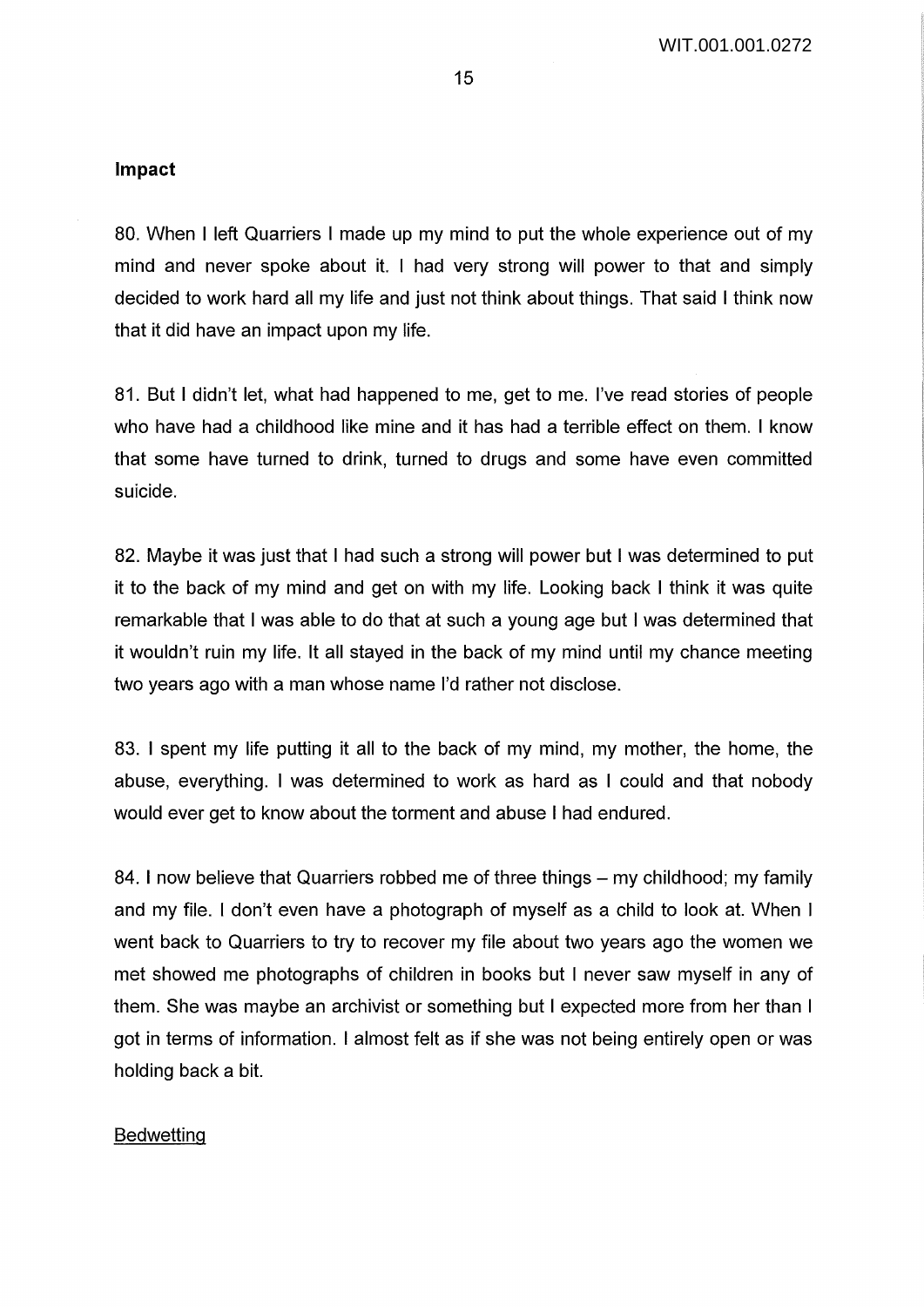85. My bedwetting I put down to Quarriers. It was an issue throughout my childhood and continued well into my adult life. I was three or four years married and about twenty-eight years old before it finally stopped.

86. Another big impact is that I have no idea what my mother looked like. Before I die I would love to at least see a photograph of what she looked like.

87. I am a great believer in the Salvation Army and the good work that they do. Years ago I asked them to try to trace my mother but they came back saying that they had found her but that she didn't want anything to do with me. However, we later worked out that at the time they reported this to me my mother was already dead. She died in 1978. There is another family nearby of the same name and I wonder if they got us mixed up.

## Self-esteem and self-confidence

88. One thing Quarriers did do to me was make me very respectful of other people. Perhaps too respectful, particularly of people in authority.

## Education and Career

89. Educationally I can't really answer whether or not it affected me and in terms of my working life I have always been a great team player and enjoyed good relations with those I have worked with which is of course a good thing.

## Parenting

90. I actually think that it may have helped me to be a better parent myself once I realised that there were other good people in the world when away from Quarriers. I did give my children chores and stuff while they were growing up but nothing heavy like I had to do in Quarriers.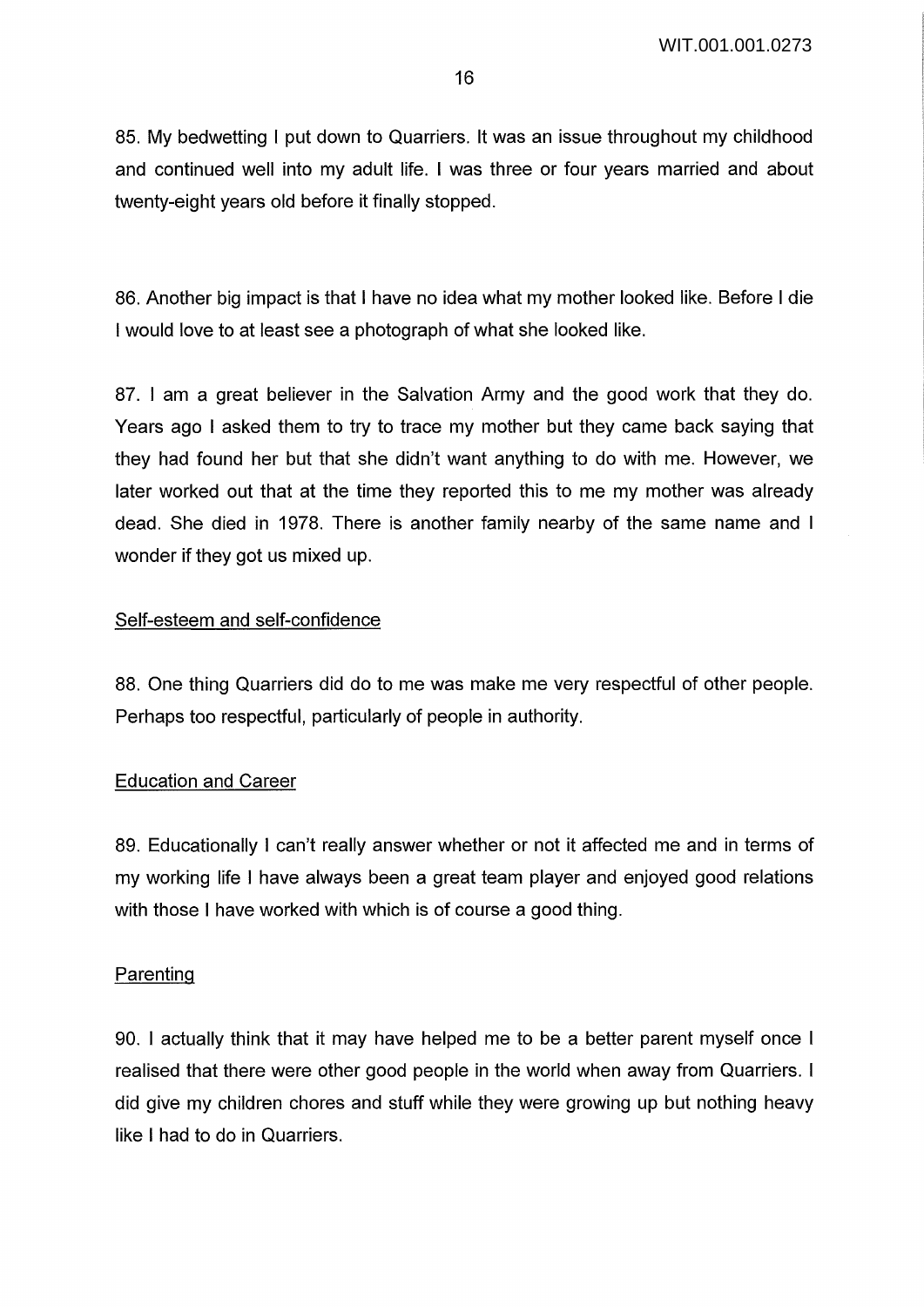### Trust

91. There were lots of people I couldn't talk to. I have lots of friends but could never tell them about what happened. I used to cry when I was around friends and they started talking about their parents and families. That's something that really hurts me. The fact that I didn't have somebody to hug, somebody who was really close to me. Quarriers robbed me of that. My wife used to say "Aw **QCE** , you've got me now" and that was true but it was my childhood and my mum I was robbed of.

### **Depression**

92. I do suffer from depression pretty badly but generally deal with it on my own by taking myself off to the bingo and stuff rather than the doctor. I just can't talk to the doctor about it. It comes and goes but affects me most at night. I relate this both to losing my wife back in 1999 but also to my early life experiences in Quarriers especially since it has all come back into my mind since meeting the man I'd rather not mention two years ago.

93. Fortunately I don't suffer nightmares or flashbacks but I have never been a good sleeper and often stay up into the small hours.

## **Reporting of Abuse**

94. I did mention Quarriers in passing to my wife and kids over the years but not in any in depth way and certainly not in the detail that I am talking about now.

95. There was another close friend who I used to work with and to whom I spoke a bit to about Quarriers. Again it was at a fairly superficial level and think I just told him it was a very strict place or something like that. He and I visited the Quarriers village when we were working together at Greenock. That would have been about 22 or 23 years ago.

96. The first person I really spoke to was the man who I mentioned earlier. I met him just over two years ago on the golf course. I was walking down to the 11th tee with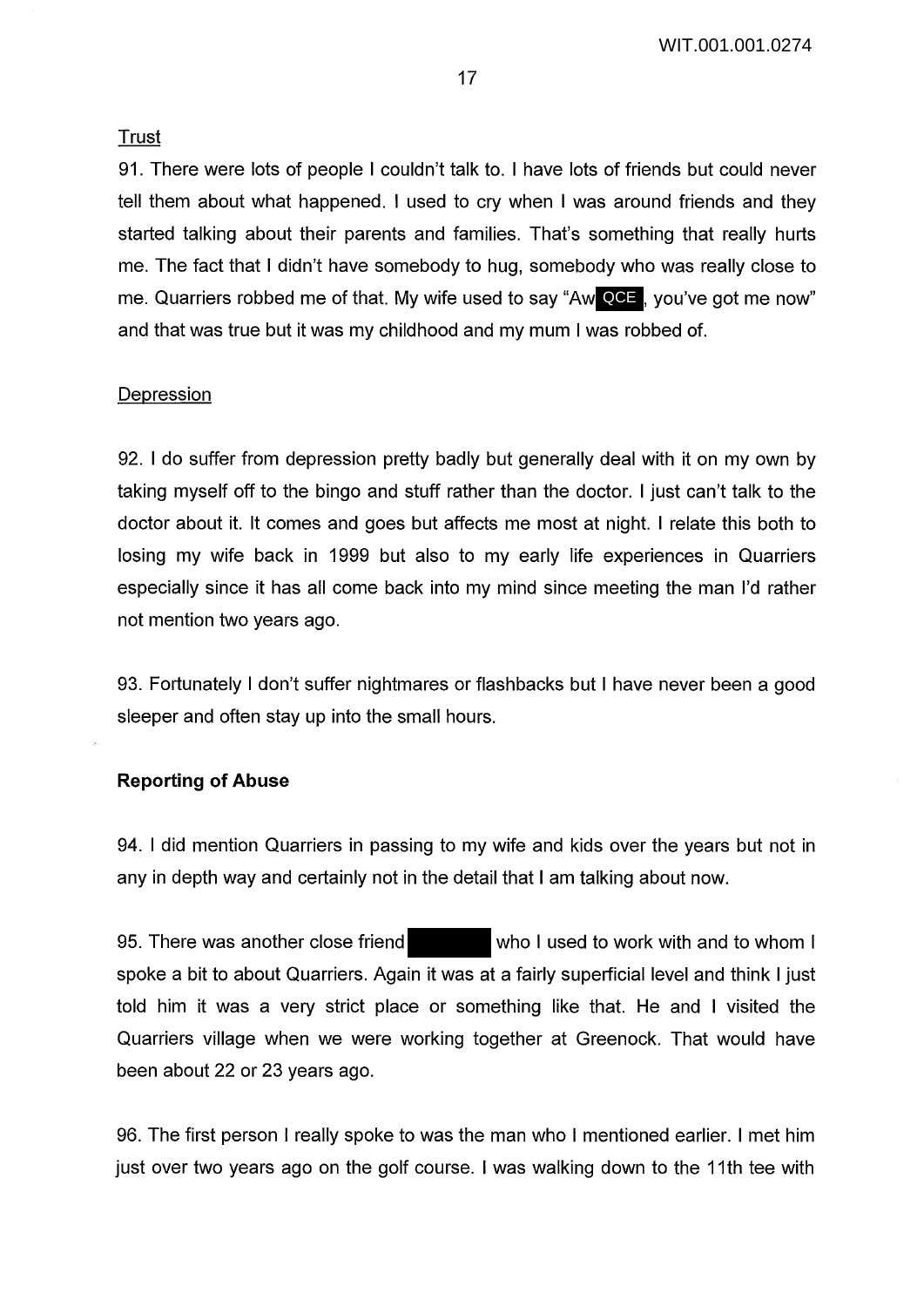my son and we invited this chap who was playing on his own to join us. He then asked me if I did not remember him and when I said "No" he just said two words "cottage 43" and it all came back to me. I don't remember him being there but he remembers me. He is six years older than me and I think our time in cottage together was about twelve to eighteen months.

97. Despite all these memories of Quarriers being revived after meeting my friend we have never talked to each other about our experiences there. We just know what happened there without talking about it to each other. It was he who advised me how to get my file from Quarriers.

98. He was clever and had a great IQ. He's a scholar and university lecturer. However, Mrs QBB tried to belittle him back then because of his intelligence. She would also get him to write things for her own son to copy and pass off as his own work.

99. I have never reported the matter to the police and there was nobody at Quarriers I could talk to.

### Survivors Group Meetings

100. I had a meeting about two years ago at Fife House. This was not long after meeting the man I met on the golf course that I mentioned earlier and having visited Quarriers with my daughter and him to recover my file. I think it was some sort of survivor group meeting where they wanted to collate accounts of what happened in Quarriers. Anyway it was at a pretty superficial level compared to now and I gave a very shorter account there.

101. I also attended a meeting in Edinburgh about the same time. It was to do with people who had been in care. There were three people at a table at the top of the room. I did not find this a helpful meeting and felt as if we were not believed and were making up stories. There were other similar meetings in Glasgow which were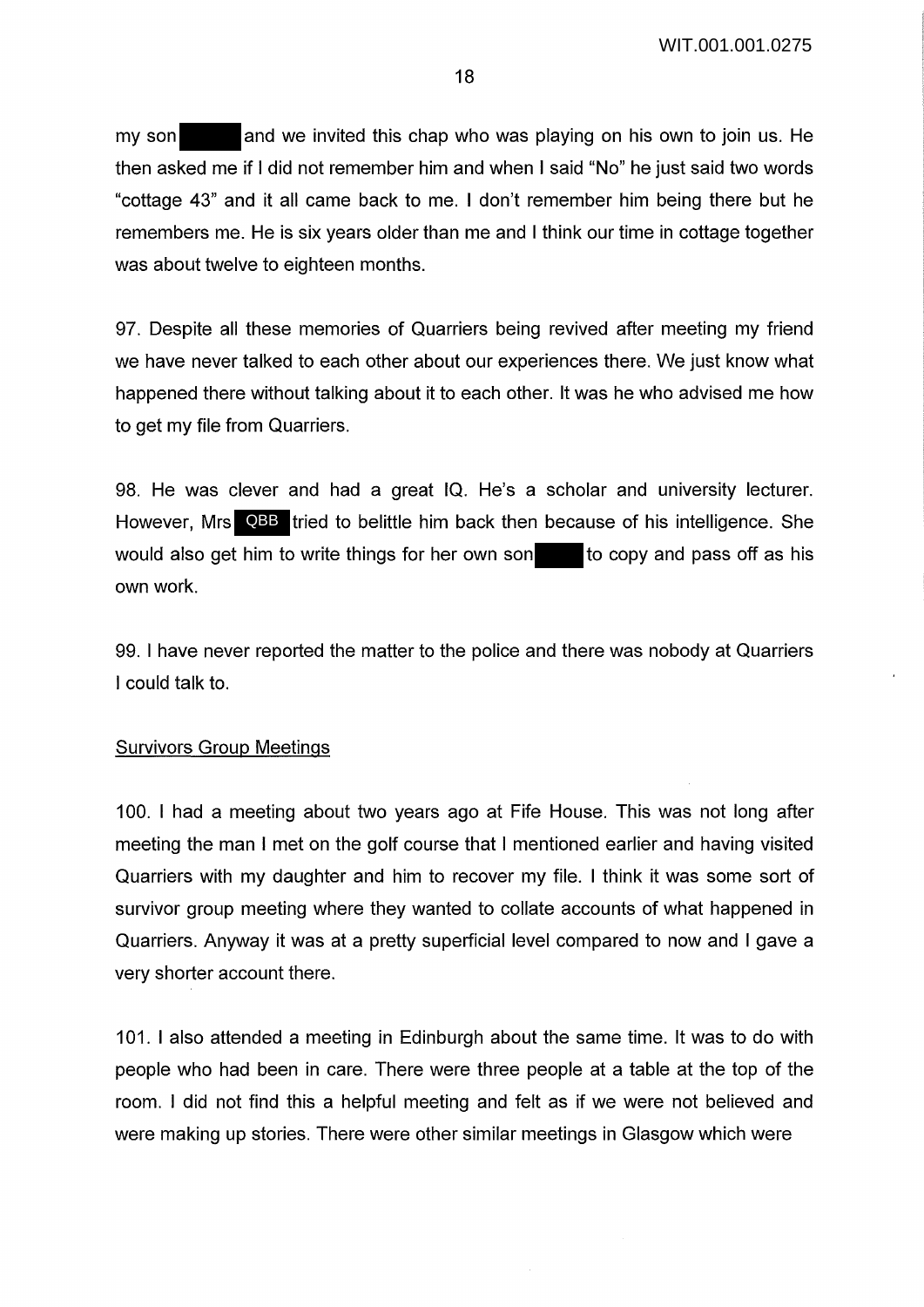more helpful. I felt let down by MSP Angela Constance who said that there would be help for us but nothing came of it, it was just words.

## Treatment/Support

102. I don't currently receive any treatment or medication in relation to anything that happened to me in Quarriers.

103. The only support I receive, apart from my family and in particular my daughter is from provided by the In Care Survivors' Support Fund. He has been a fantastic help and support to me in this process since we first met in August 2016. He helps and supports me in practical ways. Right now he is helping me to try to research my birth family history and to try to find out if I have any other living relatives. Ultimately all I really want to try to achieve is to find a photograph of my mother and to know what she looked like.

### **Lessons to be learned**

104. In terms of lessons to be learned to protect children in care now and in the future, I think that people who work with children need to have a softer touch and a love for the children they look after. There should not be strict regimes like I had at Quarriers, also speak to them as a normal child.

105. Lots of adults need to be educated in this regard. It requires a special sort of person to work with vulnerable children and not just anyone.

106. Just give children a little bit of respect and love.

107. My hope is that these lessons will be learned.